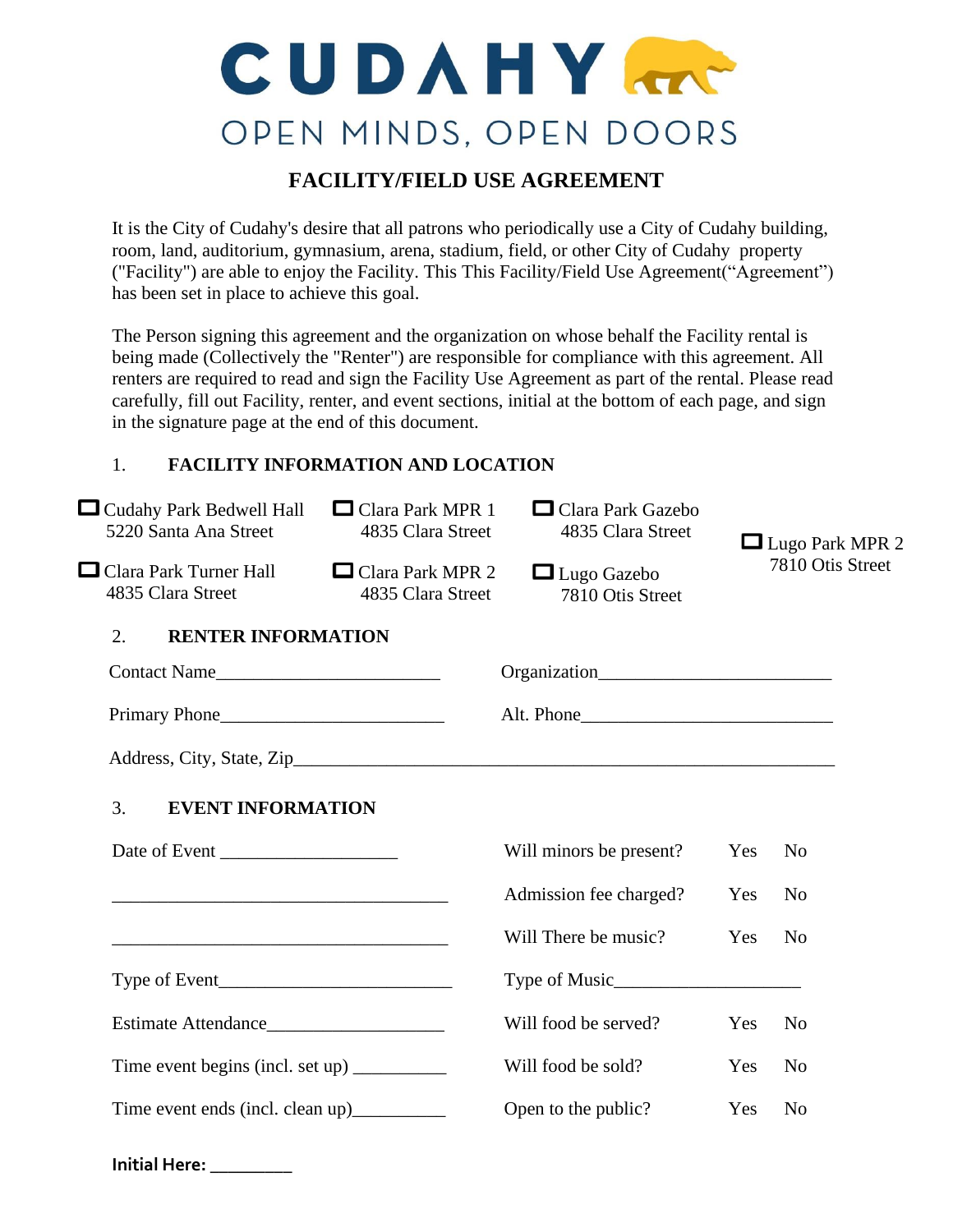#### 4. **CONDITIONS OF USE**

#### **A. RESERVATIONS**

- 1. Renters desirous of a facility should make reservations well in advance of the intended date of use because demand of facilities is high and dates fill quickly.
- 2. A Facility is not considered rented until (1) renter delivers to the City of Cudahy the Facility Use Agreement, rental fee, deposit, certificate of insurance, written evidence of permits and license, and any other items deemed necessary by the City of Cudahy; and (2) the City of Cudahy, in its sole discretion, approves such rental in writing.
- 3. A person who is at least twenty-one (21) years of age must sign this agreement.
- 4. Renter shall provide a single contact who is to serve as the representative for Renters activities.
- 5. Renter shall be responsible for securing all required permits and licenses.
- 6. The facility shall be used for the purpose stated in this agreement and no other use will be permitted.
- 7. Renter shall not use the City of Cudahy's name to suggest endorsement or sponsorship of the event without prior written approval of the City of Cudahy Manager or his/her designee. Renters' publicity of the event shall clearly and accurately identify the name of the sponsoring organization or individual.
- 8. Renter shall permit any city of Cudahy offices, employees, or agents to visit the event described in this agreement.
- 9. Under no circumstances shall renter sublease or allow any other organization or Individual to use the facility for the period for which renter has contracted. Renter is an independent contractor and not the agent or employee of the City of Cudahy.
- 10. Alcoholic beverages are **NOT** allowed under any circumstances per the City's municipal code 9.08.10

#### **B. FEES**

- 1. The City of Cudahy may require a rental fee and/or deposit from the renter.
- 2. Any person or agency holding a reservation for the use of City of Cudahy facilities and desiring to cancel such reservation may be subject to the withholding of a portion of or the entire rental fee for the facility.
- 3. The City of Cudahy may charge an additional amount of double the regular rental rate for any event continuing past the ending time stated in this agreement.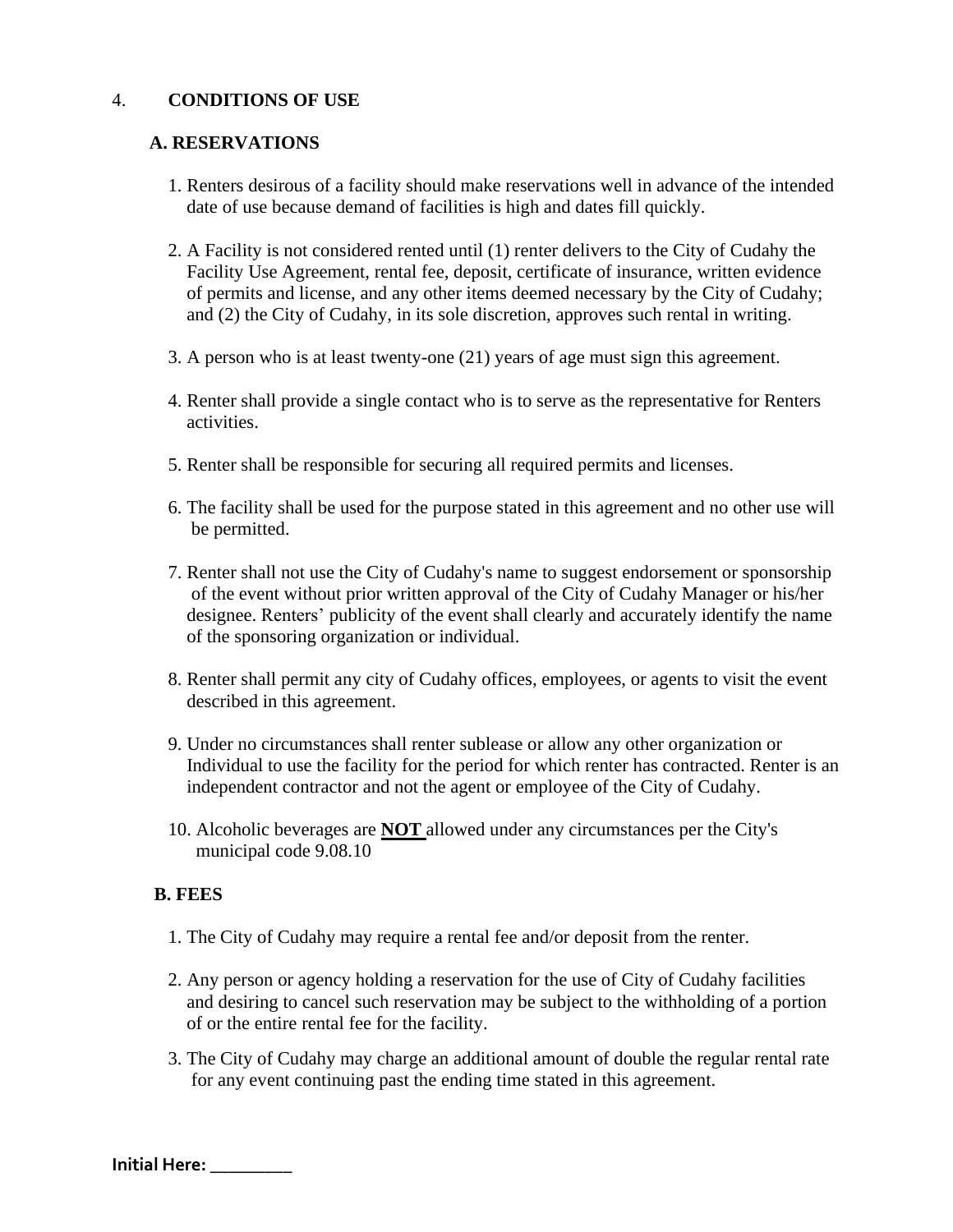- 4. Non-Profits can rent the location free of cost if the group meets certain requirements set forth by the City Council through resolution #14-52( to request copy of the resolution please contact the City Clerk)
- 5. In the event the facility is left damaged, renter shall be charged for any and all Janitorial and /or repair fees incurred by the City of Cudahy. Your deposit will be used and applied to the cost of the repairs. Any remaining outstanding balanced will be billed to the renter

## **C. INDEMNIFICATION AND INSURANCE**

I INDEMNITY: To the fullest extent permitted by law, City shall defend and indemnify Renter and its officials, employees, agents, and volunteers for any claims, damages, losses, and expenses, including but not limited to attorney fees, caused solely by the City's failure to maintain, repair, or keep in good repair the facilities.

To the fullest extent permitted by law, Renter shall defend and indemnify the City and its officials, agents, volunteers, and employees ("Indemnified Parties") from and against claims, damages, losses and expenses, including but not limited to attorney fees, arising out of Renter's use of the facilities, regardless of whether such claim, damage, loss or expense is caused in part by an indemnified party. However, Renter shall not be obligated to indemnify an Indemnified Party for liability that is established to be due to the willful misconduct or sole negligence of the Indemnified Party.

II MINIMUM INSURANCE OR COVERAGE REQUIREMENTS: Renter shall obtain and maintain the policies of insurance or equivalent program of self-insurance and limits as shown below for the duration of this Agreement. The insurance coverages and limits of liability shown are the minimum insurance requirements in this Contract. Should Renter maintain insurance policies with broader coverage and limits of liability that exceed these minimum coverage and limits requirements those broader coverages and higher limits shall be deemed to apply for the benefit of the City and those coverages and limits shall become the required minimum limits of insurance and coverage in all sections of this Agreement.

General Liability coverage, including premises, operations, products and completed operations and contractual liability with limits not less than \$1,000,000 per occurrence, \$2,000,000 General Aggregate, and \$1,000,000 Products–Completed Operations Aggregate for bodily injury, personal injury, and property damage.

The General Liability Coverage shall include the following endorsements: The City, its Board, officers, agents and employees shall be included as Additional Insureds either by specific endorsement, CG 20 11 or CG 20 26, naming these parties or a blanket additional insured endorsement applicable "when required by written contract or contract"; A Waiver of Subrogation endorsement in favor of the City, its Board, officers, agents, volunteers and employees or a blanket waiver of subrogation endorsement applicable "when required by written contract or contract"; A Primary, Non-contributory endorsement in favor of the City, its Board, officers, agents, volunteers and employees or a blanket primary, non-contributory endorsement applicable "when required by written contract or contract".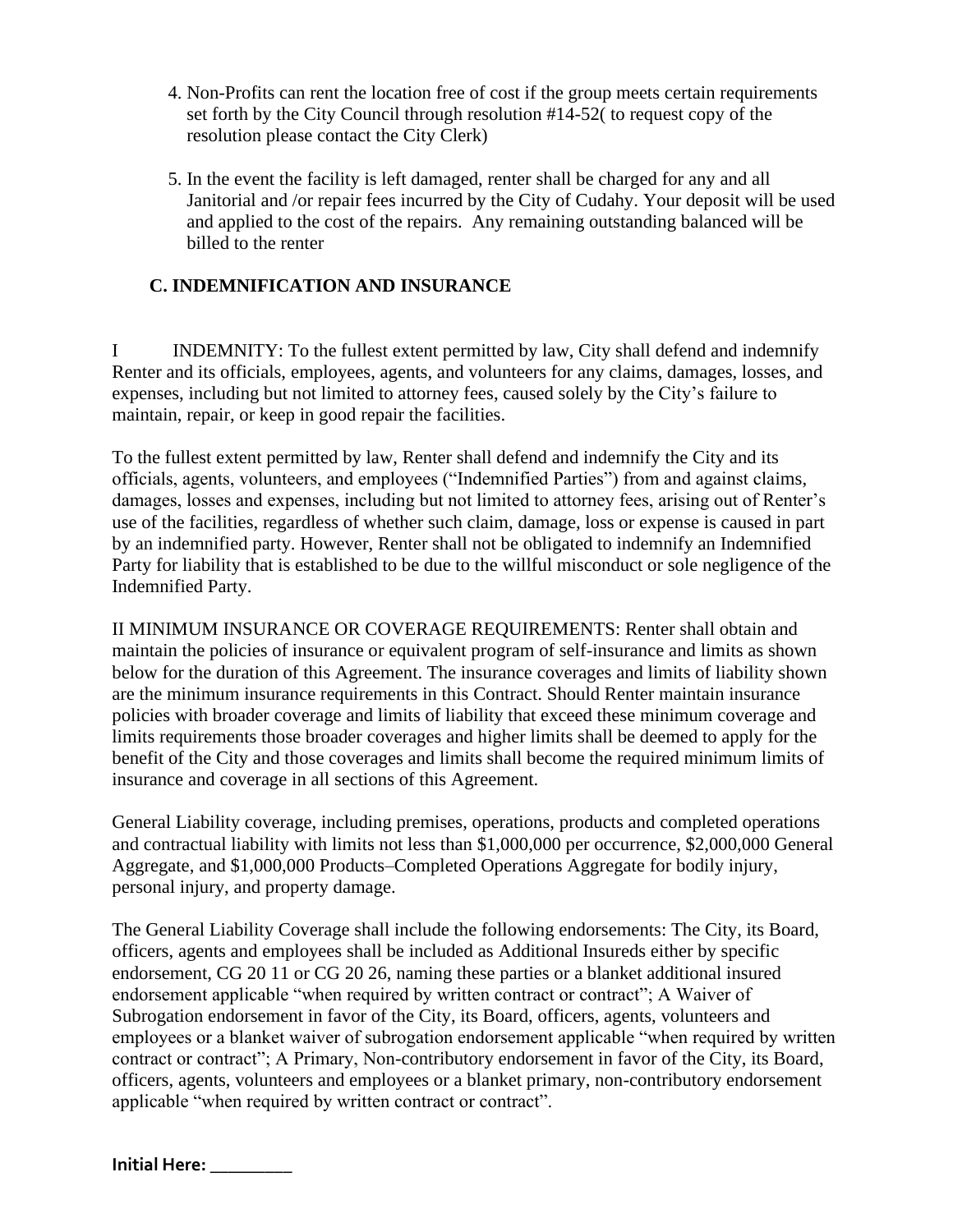Automobile Liability coverage with limits not less than \$1,000,000 per accident for bodily injury and property damage for all owned, hired and non-owned automobiles. Coverage shall include Contractual Liability.

The Automobile Liability coverage shall include the following coverage or by endorsements: A Waiver of Subrogation endorsement in favor of the City, its Board, officers, agents and employees or a blanket waiver of subrogation endorsement applicable "when required by written contract or contract".

A Primary, Non-contributory endorsement in favor of the City, its Board, officers, agents, volunteers and employees or a blanket primary, non-contributory endorsement applicable "when required by written contract or contract".

Workers' Compensation including statutory coverage as required by the State of California and including Employer's Liability with limits not less than \$1,000,000 each accident; \$1,000,000 policy limit bodily injury by disease; \$1,000,000 each employee bodily injury by accident. The Workers' Compensation coverage shall include the following endorsements: A Waiver of Subrogation endorsement in favor of the City, its Board, officers, agents, volunteers and employees or a blanket waiver of subrogation endorsement applicable "when required by written contract or contract";

Umbrella or Excess Liability coverage with limits not less than \$2,000,000 excess over the Commercial General Liability, Automobile Liability and Employer's Liability. The Umbrella or Excess Liability coverage shall include the following endorsements: All endorsements required under Paragraphs II. 1., II. 2., II. 3. above;

Should the use of City facilities by Renter involve any interaction with children, Renter shall provide specific coverage for Abuse or Molestation with limits not less than \$2,000,000 per occurrence either by separate policy or by an endorsement to or coverage language in Renter's Commercial General Liability coverage.

Should any of the insurance policies contain either a deductible or self-insured retention, the Renter shall be responsible to pay that deductible or self-insured retention and the City shall not be responsible to pay these costs. Notwithstanding the above, and this shall in no way alleviate Renter's responsibility to pay such deductible or retention, nor limit, alter or amend the requirements that Renter shall to the fullest allowable by law, indemnify, defend, and hold harmless the City, Renter shall ensure that all policies shall recognize the erosion of the retention or deductible from other sources.

The City reserves all rights, including the right to require a lower retention than presented by the City. If such lower retention cannot be obtained in the market, than the City reserves the rights to inspect any and all financial statements of the Renter and require further financial guarantees or assurances if any information calls into question the Renter's ability to pay.

All insurance policies as required in this section shall be written through insurance companies that are either admitted in the State of California or on the California Department of Insurance approved list of non-admitted insurers. All insurance companies shall have and maintain a minimum A. M. Best rating of A VII. Alternatively, individual or group self-insurance may be accepted in the sole discretion of the City.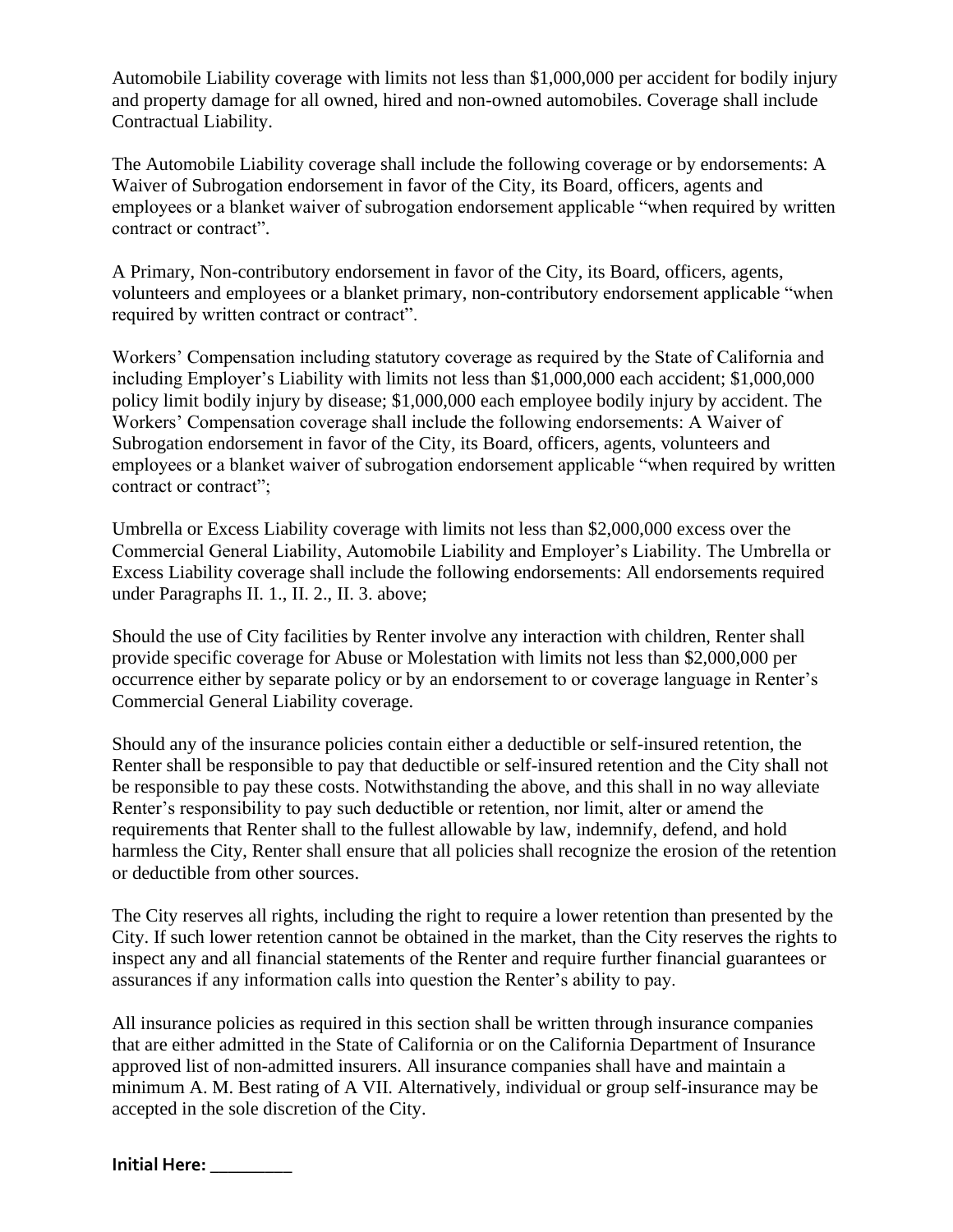City shall have the right to modify any and all indemnity and insurance requirements based on evaluation of the risk.

Certificates of Insurance Coverage shall be filed by Renter with the City evidencing all of the insurance coverages required in this section at the time this Contract is executed. The certificates must have all required endorsements attached or the Certificate will be rejected as noncompliant. Each successive year during the insurance requirement period shall be filed in the same manner. The failure to furnish such evidence may be considered default by Renter. The City reserves the right to require complete, certified copies of all required insurance policies, at any time.

Acceptance of any certificate of insurance or endorsement shall in no way limit any indemnity, hold harmless or defense obligation, nor specifically shall it limit any liability, or obligation.

## **E. SET UP / CLEAN UP /DECORATIONS**

- 1. Renters, caterers, bands, transportation of rental equipment, and related individuals and activities will not be permitted access to the facility prior to or after the event time period. Renter shall be responsible for arranging access during the time requested for entry and exit of the facility.
- 2. Renter shall not prepare or decorate the facility prior to the event start time, unless renter provides rental fees, deposits, and insurance for the time of the preparation and /or decorations.
- 3. Renter shall not drive or permit to be driven nails, hooks, tacks, screws, poles, stakes or other forms of fasteners into any part of the facility and shall not make or allow to be made any alterations of any kind therein. Deposit will be held if any things mentioned above appeared to have happen during the time of usage
- 4. Renter shall be responsible for all clean-up of the facility, including adjacent grounds, at the end of the rental. Renter shall pick up, bag, and remove all trash generated by all activity in any way connected with its use of the facility, leaving the facility clean and free of all trash and litter. Renter shall also leave all fixtures, if any, in good working condition.
- 5. Renter shall not store any equipment or materials at the facility or adjoining property without the prior written approval of the City of Cudahy Manager or his/her designee.
- 6. Renter shall be responsible for any and all damage to the facility and/or its contents during use. In the event damage occurs or excessive cleaning is necessary, renters shall be charged for any and all janitorial and/or repair fees incurred by the City of Cudahy as a result.

## **F. EQUIPMENT / ACCESSORIES**

1. Renter shall not remove, relocate, or take City of Cudahy property outside of the facility for any reason without the prior written approval of the City of Cudahy Manager or his/her designee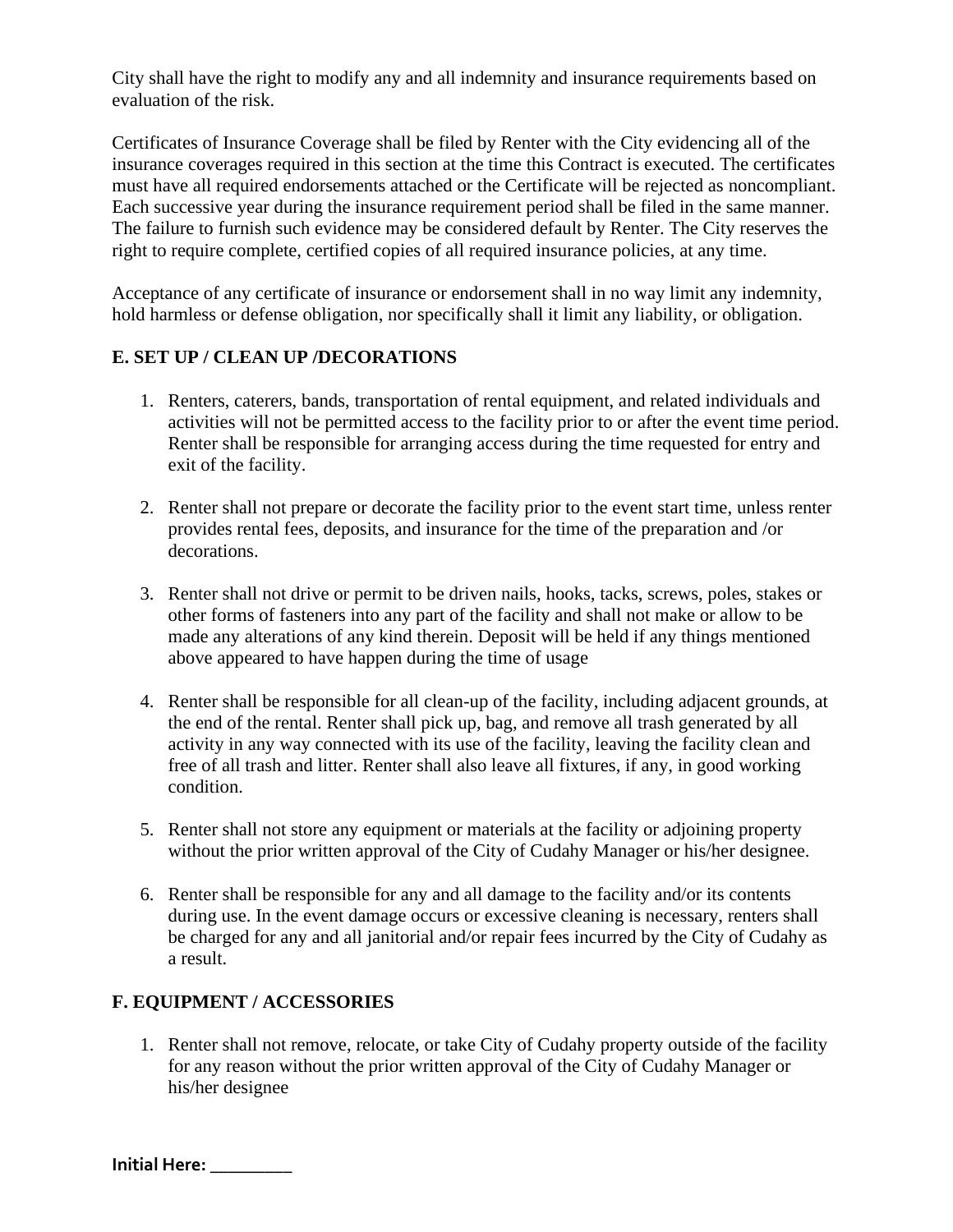- 2. Renter shall not use City of Cudahy equipment, tools, or furnishings located in or about the facility without prior written approval of the City of Cudahy manager or his/her designee.
- 3. Renter shall not drive motorized vehicles on field or green space.
- 4. The City of Cudahy does not provide audio/visual systems, public address systems, spotlights, floodlights, or projectors. Renters, at its own cost, may bring these systems into the facility for their use.
- 5. Renter shall secure the approval of the City of Cudahy before using audio/visual systems, public address systems, and live or recorded amplified music. Renters shall not record, televise, or broadcast the event or any portion thereof without prior written approval of the City of Cudahy managers or his/her designee.

## **G. MISCELLANEOUS**

- 1. Renter shall comply with all local, state, and federal laws and regulations related to the use of the facility.
- 2. Renter shall not admit a larger number of individuals than can lawfully, safely, and freely move about the facility.
- 3. Gambling of any kind is not permitted at the facility.
- 4. Smoking is not permitted at the facility.
- 5. No animals are permitted at the facility, with the exceptions of guide dogs.
- 6. If Renter violates any part of this Agreement or reports false information to the City of Cudahy, the City of Cudahy may refuse Renter further use of the Facility and Renter shall forfeit a portion of or all for the rental fee and/or deposit.
- 7. The City of Cudahy may impose additional requirements as deemed necessary to protect the health, safety, and/or welfare of the community.
- 8. Any person aggrieved by the City of Cudahy's decision with respect to this agreement may appeal to the City of Cudahy Manager or his/her designee in writing no later than five (5) days after the City of Cudahy decision has been communicated to the aggrieved party.
- 9. If any provision of this agreement is held to be invalid or unenforceable, the remaining provisions shall remain in full force and effect.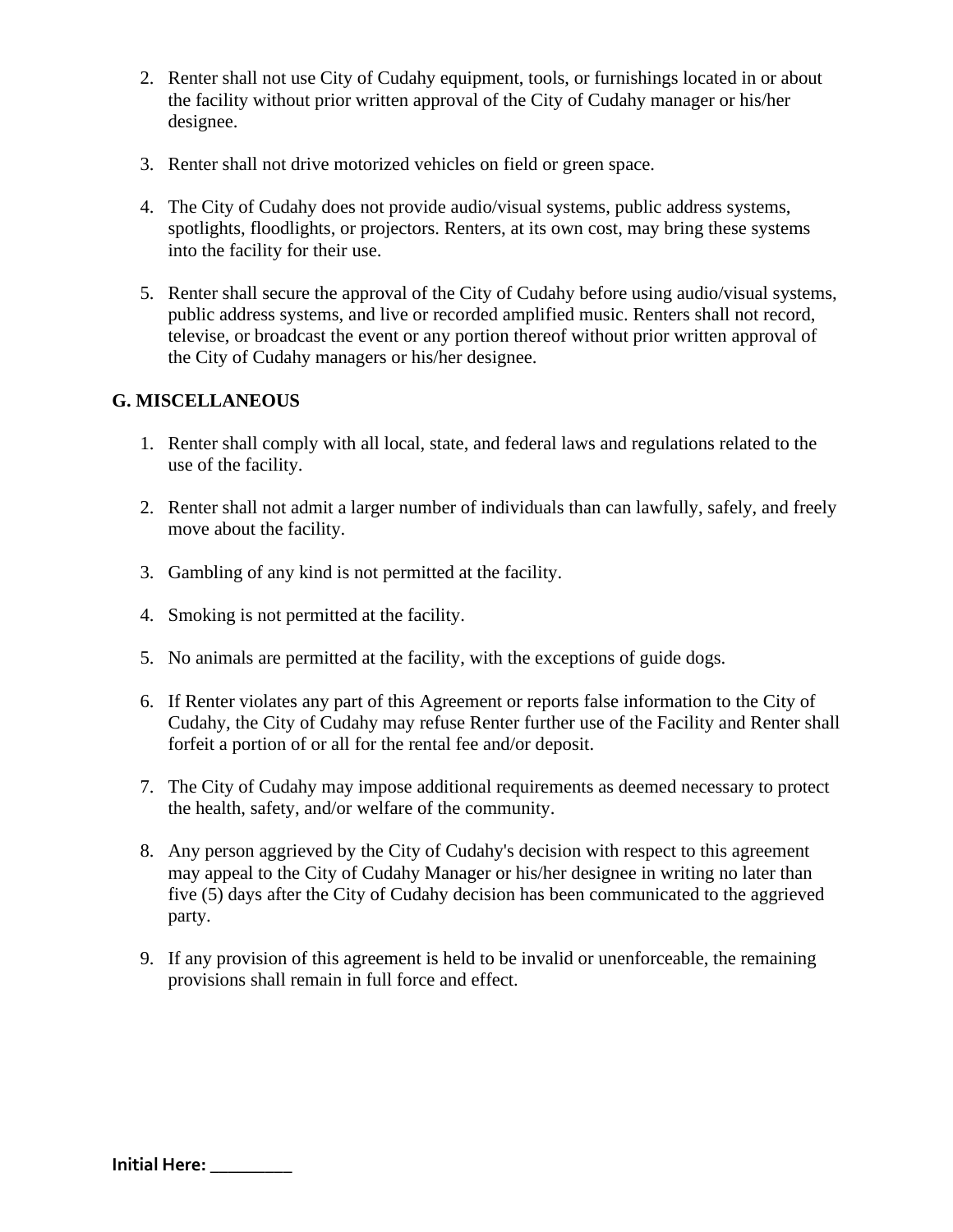#### **IMPORTANT**

**I am an authorize agent of the organization submitting this agreement. The information provided in this agreement is true and correct. I have read and understand this agreement and agree to all of the aforementioned rules, regulations, and conditions of use.** 

| Signature         |          | Address          |  |  |
|-------------------|----------|------------------|--|--|
| <b>Print Name</b> |          | Telephone: Cell  |  |  |
| Organization      |          | Telephone: Work  |  |  |
| [AGENCY] USE ONLY |          |                  |  |  |
| Rental fee_       |          | Total Paid       |  |  |
| Deposit_          | Receipt# | Deposit returned |  |  |

## **Rental Procedure**

Contact the Rental Coordinator at (323) 773-5143 or rvasquez@cityofcudahyca.gov to see if the date you prefer is available. If the date is available please obtain all proper paperwork at City Hall located at 5220 Santa Ana Street, Cudahy, CA 90201

- Read the general Rental Information.
- Read the Condition of Use and Care of the Facility Agreement
- Obtain the Certificate of Insurance
- Pick-Up application forms:

Application forms have to be filled out in person.

- **Completed Application**
- Hold Harmless Agreement
- $\Box$  Certificate of Insurance
- Deposit check/Money order/Cash